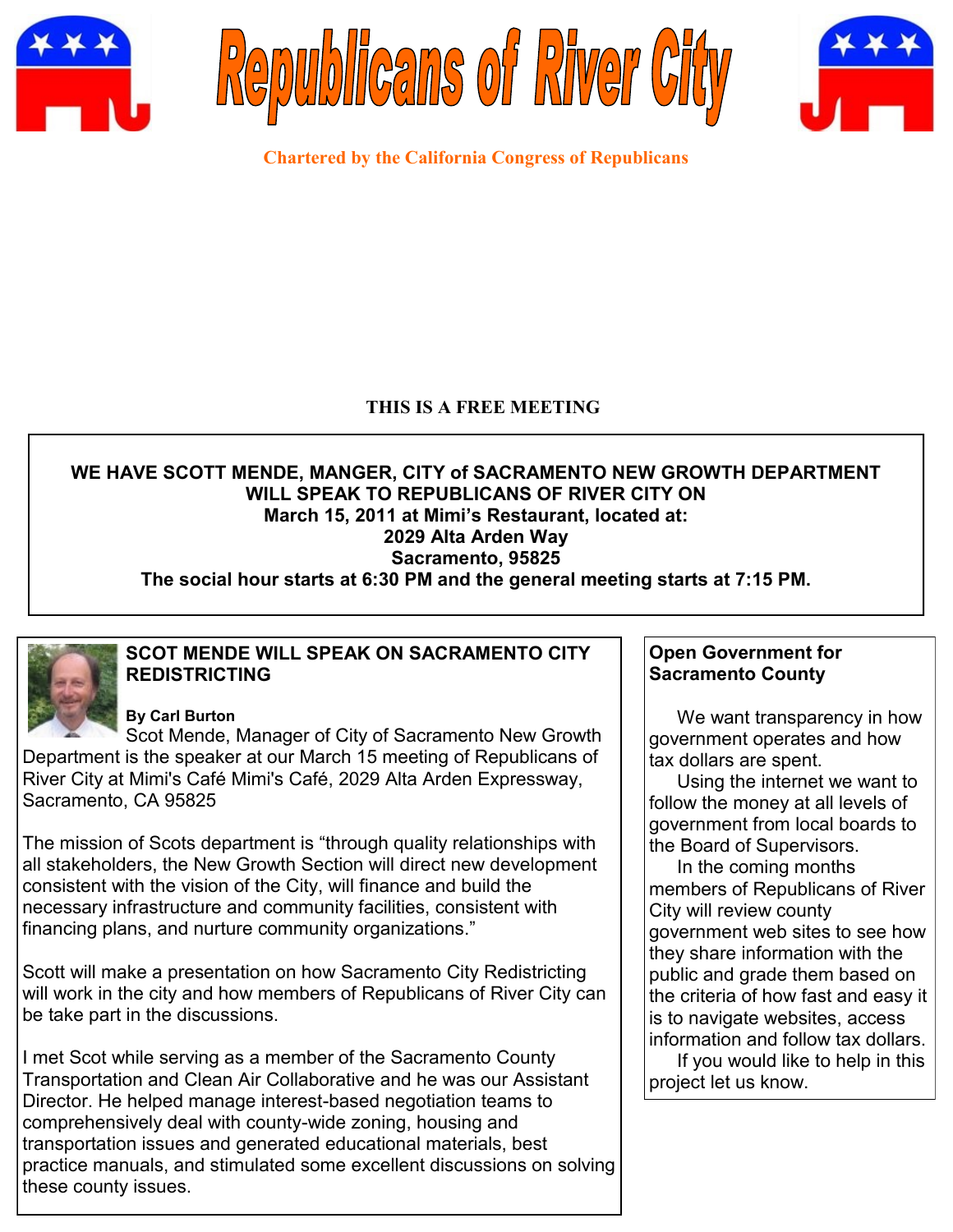## **REDISTRICTING: WHO IS RESPONSIBLE AND HOW DOES IT WORK?**

#### **By Carl Burton**

Every 10 years the redistricting of Congress, the State Legislature, the Board of Equalization, county, city, school and other special districts in California takes place. The new boundaries must follow the revised U.S. Census data and the districts must be as equal in population as is practicable. The districts are based on population and have nothing to do with citizenship. The constitution, Amendment 14, section 2 says "Representatives shall be apportioned among the several States according to their respective numbers, counting the whole number of persons in each State…" Article 1, section 2, clause 3 says "Representatives and direct taxes shall be apportioned among the several States … every … ten years ..."

The Census population data from the federal government came in this week (March 7) and the redistricting process must be complete by August.

The Census data shows that the Sacramento City population increased from 407,018 in 2000 to 466,488 in 2010. With the city's population at 466,488, each City Council district should have 58,311 people. However, district two has 52,975, district three 50,645, district four 45,703, district five 46,514, district six 49,879, district seven 52,585 and district eight 61,458.

Sacramento City Council district one has grown 123 percent since 2000, skyrocketing from a population of 47,670 in 2000 to a population of 106,729 in 2010.

**Page 2** and 2010 Voters First redistricting But it won't stay overpopulated for and 2010 Voters First redistricting much longer – the city will have to give parts of this district to other City Council districts in this year's redistricting process.

> The Sacramento Redistricting Citizens' Advisory Committee will review, organize, analyze, and refine all redistricting proposals submitted to the City by any group or citizen, as well as to recommend to the City Council preferred redistricting plans. The Advisory Committee will advise but will not replace the City Council's responsibility for the final selection and adoption of City Council district boundaries.

The city of Sacramento has a web site (www.cityofsacramento.org/ redistricting) that is designed to provide general information, updates, and access to relevant redistricting data.

California is the most populous state and has 53 representatives in the United States House of Representatives. The California Citizens Redistricting Commission will draw the political boundaries for all California state districts in 2011.

In 2008, California voters passed the Voters First Act and transferred the responsibility for drawing political boundaries for the state senate, assembly and Board of Equalization from the state Legislature to the Citizens Redistricting Commission.

In 2010 voters passed the Voters First for Congress Act, adding congressional districts to the commissions responsibilities.

How does redistricting work in California?

The following rules and criteria for redistricting were set by the 2008

initiatives:

- Established a 14 member Citizens Redistricting Commission to draw the state political boundaries.
- Transferred authority to the commission for drawing lines for the 53 congressional districts, 80 state Assembly districts, 40 state Senate districts and the Board of Equalization.
- Set specific criteria to be used for mapping new district lines that conform with strict, nonpartisan rules designed to create districts of relatively equal population that will provide fair representation for all Californians.
- Require the commission to maintain an open and transparent process fully accessible to the public. The commission must hold public hearings around the state and accept public comment and conduct themselves with integrity and fairness.
- After hearing from the public and drawing the maps, the Commission must vote on the new maps to be used for the next decade.
- Establish a timeline for the work to be done every 10 years beginning with the 2010 census. The 2011 redistricting maps are due August 15, 2011.

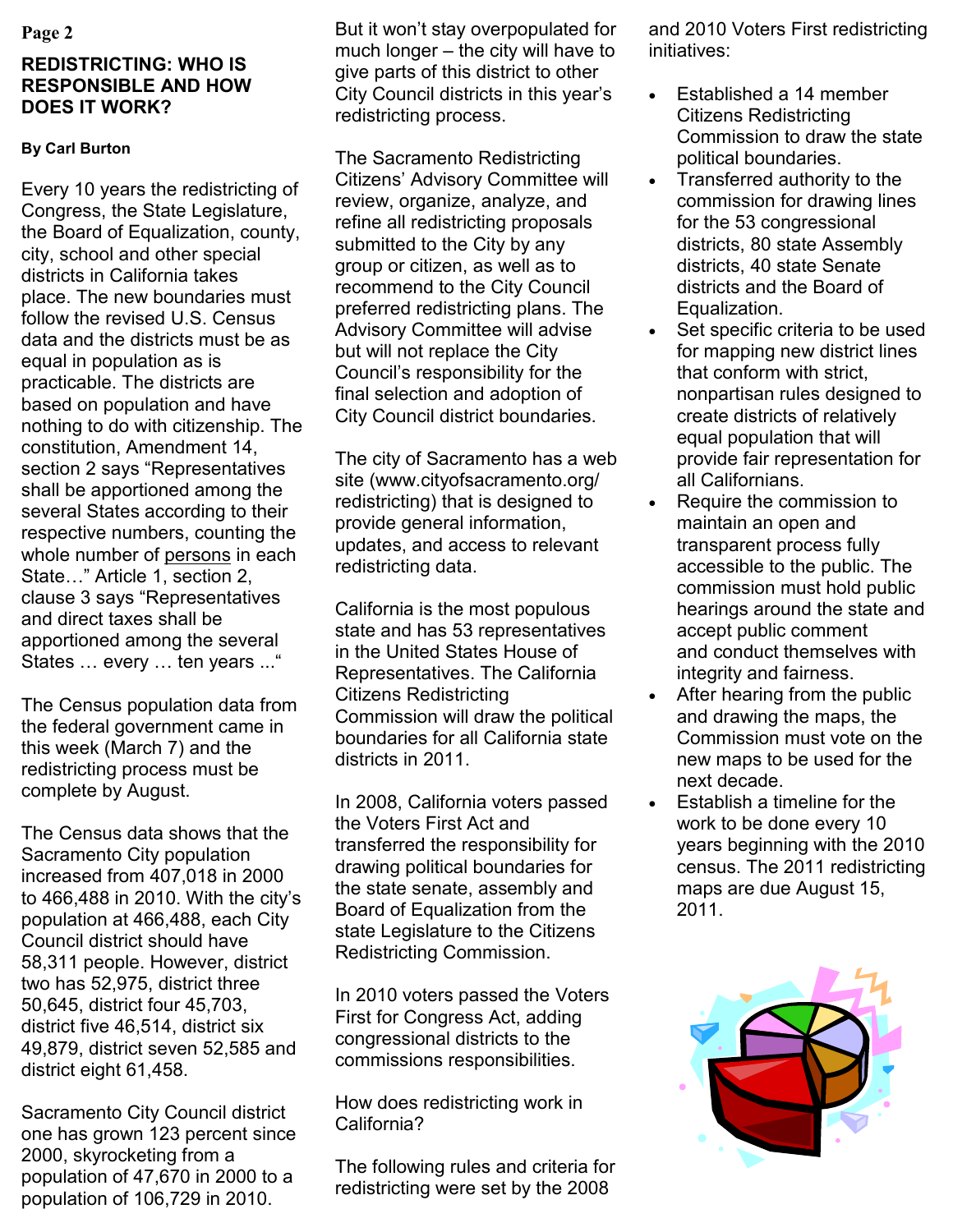**Page 3**

# **THE DEMOCRATS AND BUDGET SERIOUSNESS**

## **By Chris Angle**

While the Republican House was busy passing \$61 billion dollars in spending reductions over the next year, the Democrats were busy putting their lack of budget seriousness on display for everyone to see. As budget cuts go, these ones were mild to the point that one would be justified in questioning whether even the Republicans are serious about putting America's fiscal house in order. Rand Paul's recommendation that spending be cut back to 2008 levels, while not being heeded, is a step in the right direction that shows that there is some seriousness on the Republican side. Congressman Paul Ryan has shown over the last couple of years that he understands the seriousness of the problem, as have certain members of Obama's bipartisan commission (notwithstanding whether or not the various recommendations are politically feasible).

 However, the reaction of some Democrats to the Houses' recent action would lead one to believe that cutting \$61 billion dollars out of a total budget of \$1.2 trillion for the remainder of fiscal year 2011 (roughly a 5% reduction) will throw the economy into a tailspin and possibly usher in another Great Depression. The fact that Democrats are taking such extreme rhetoric over minor cuts to a budget indicates that they are in no way serious about dealing with the fiscal realities facing this country. It is understandable that having spent their entire political careers being thwarted in their ambition to grow government by a GOP Congress and/or President, many Democrats were overjoyed to have control of all of Washington over the last two years. Having indulged their long awaited ambitions, it is also understandable that many would revolt against any action that would result in some of their gains being erased.

 Unfortunately for the Democrats (and perhaps everyone else too), the country is close to the limit of how much government spending (and the inherent waste that often accompanies such activity) it can afford. While some of the Democrats spending programs might have been feasible at another point in time in American history, the collapse of the housing bubble along with the current low level of innovation in business and de-industrialization (due to globalization) that America has undergone over the last generation, means that political ideologies, policy prescriptions, and underlying assumptions that have dominated the political discourse for the last generation will need to be re-examined if America is to successfully move through the wrenching social-economic transformation into which it is now beginning to descend.

 One assumption that will have to change is that government spending must always increase, and that a decrease is a violation of some basic right that the framers must have forgotten to insert into the original Constitution. Putting government spending back to 2008 levels is hardly a repeal of the New Deal. The longer Democrats continue to resist the reality that the structure of the American economy can no longer afford to support a massive continued expansion of government, the more acute social tensions will become as the politically connected benefit at the direct expense of the non-politically connected. As long as ordinary Americans generally felt that their economic situation was improving, these tensions could be muted. However, since ordinary Americans no longer feel that their lives are getting better, maintaining a privileged government class at their expense can only have the effect of increasing social conflict. Democrat hysterics over a 5% cut in government spending is an indication that they are not serious about confronting and dealing with this reality. In order effectively manage the coming social dislocation; America needs to have two serious, broadbased political parties. Right now, only the Republicans are showing any indication that they could one of them.

# **Republicans of River City Board of Directors:**

Carl Burton, President Fred Hildebrand, Director Betty Axup, 1st Vice President Patty Hildebrand, Director Al Rogel, 2nd Vice President Lynn MacLean, Director Colleen Fitzpatrick, Secretary TBA, Membership Secretary Paul Green, Past President TBA, Treasurer Chris Angle, Director Richard Eigenheer, Director



Volume 2011, Issue 3 P. O. Box 1776 Carmichael, CA 95609-1776

Editor: Carl Burton Telephone 359-5741